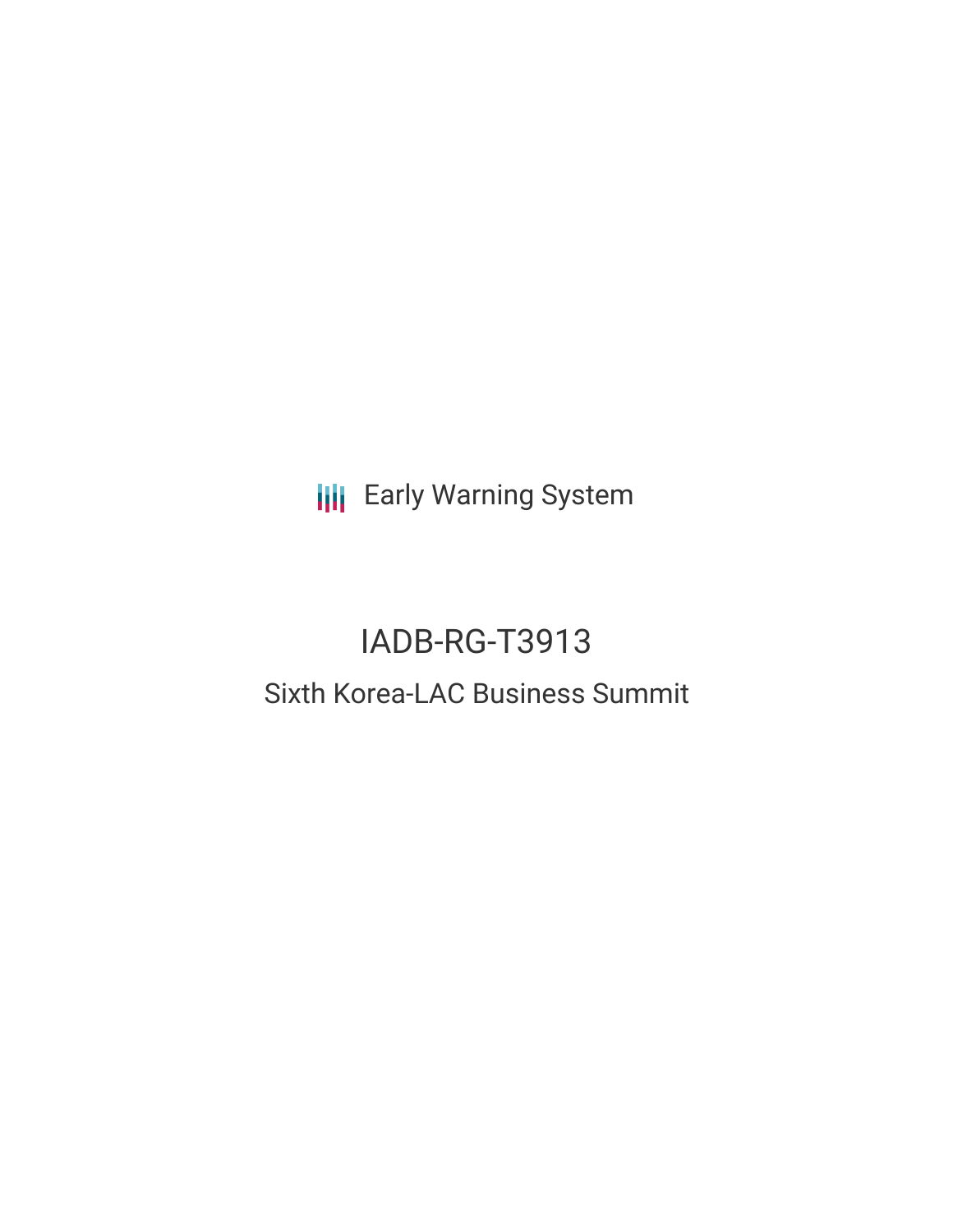

#### **Quick Facts**

| South Korea                                                                  |
|------------------------------------------------------------------------------|
| Inter-American Development Bank (IADB)                                       |
| Active                                                                       |
| C.                                                                           |
| 2021-07-28                                                                   |
| Regional                                                                     |
| Energy, Industry and Trade, Infrastructure, Technical Cooperation, Transport |
| <b>Advisory Services, Grant</b>                                              |
| \$ 0.95 million                                                              |
| $$0.95$ million                                                              |
|                                                                              |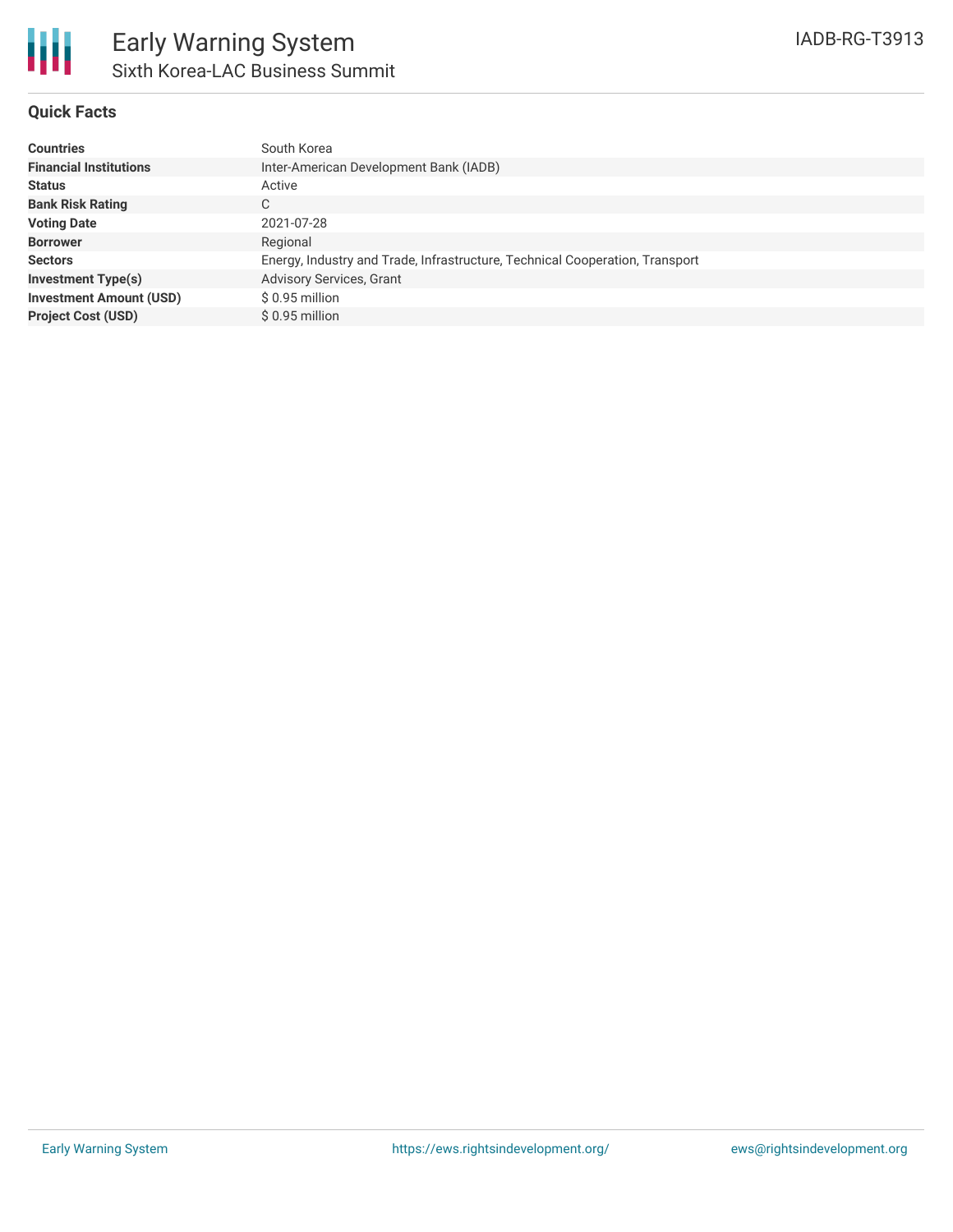

## **Project Description**

The main objective of this Technical Cooperation (TC) is to increase trade and investment opportunities between Korea and Latin America and the Caribbean (LAC). To achieve this goal, this TC aims to: (i) share Korean experiences in promoting extraregional trade and investment, including lessons learned and best practices that might serve as foundation for future cooperation between Korea and LAC countries; and (ii) strengthen existing business relationships and foster emerging opportunities in strategic sectors such as agribusiness, information and communication technologies (ICT), energy, transport, infrastructure, and the environment.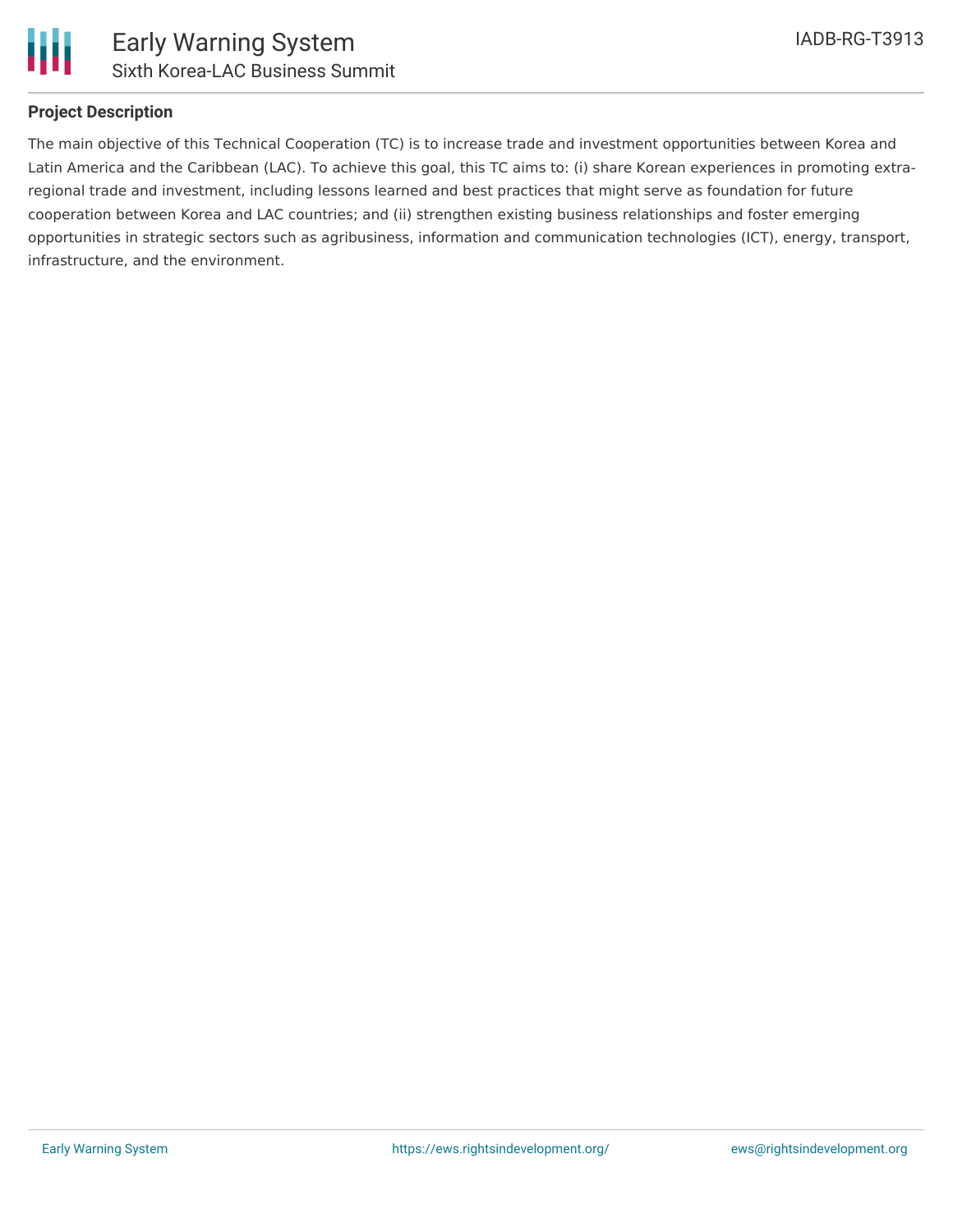

#### **Investment Description**

• Inter-American Development Bank (IADB)